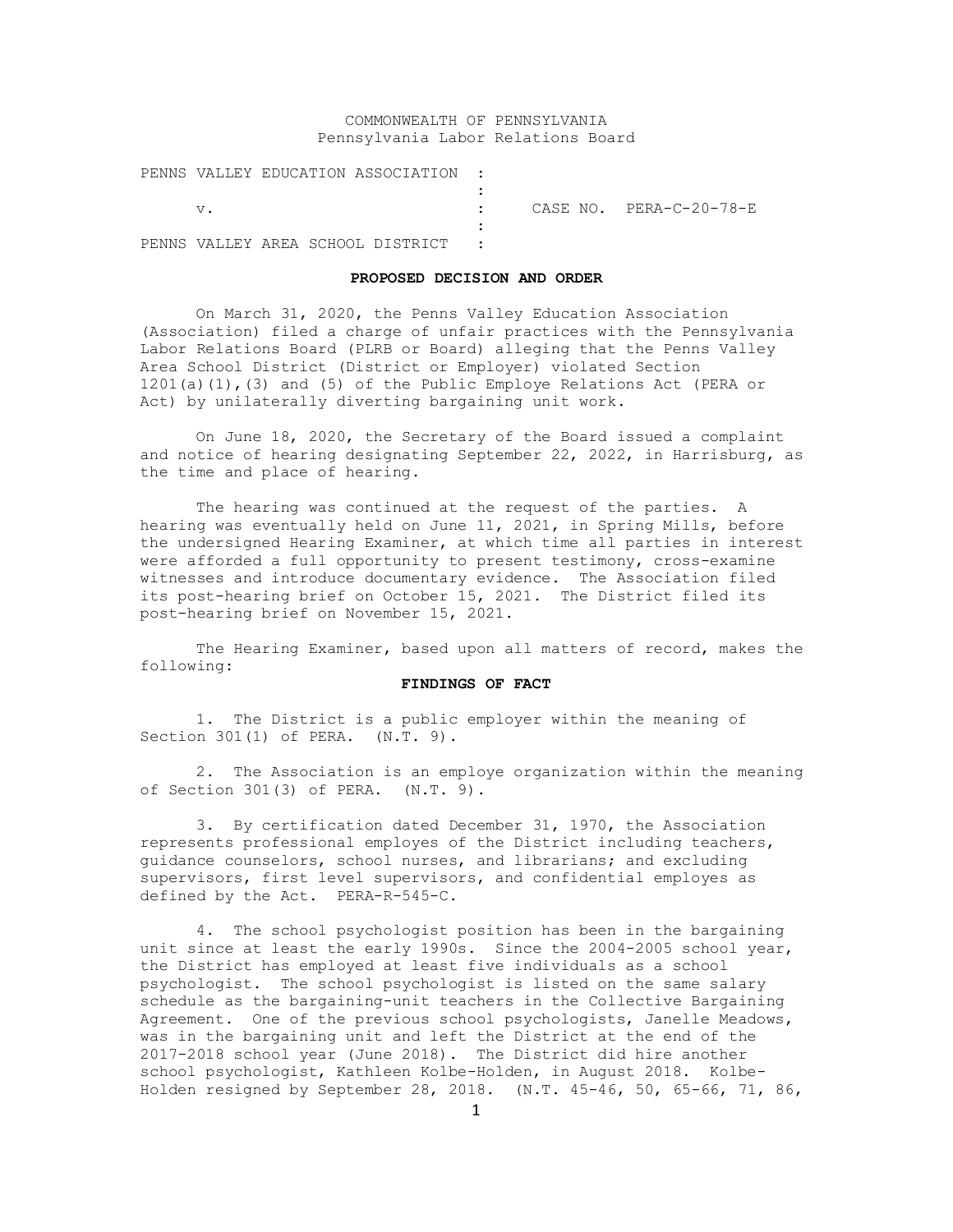90-91, 97-99, 104-105, 119-120, 121, 139; District Exhibit 1,2, 18, 19).

5. In August 2018, before the start of the 2018-2019 school year, the parties met at a regularly scheduled conference. The District expressed concerns that they could not hire a new school psychologist given the salary schedule found in the Collective Bargaining Agreement for the professional staff. The District asked the Association to agree to remove the school psychologist position from the bargaining unit. The Association declined to remove the school psychologist from the bargaining unit. (N.T. 12-15).

6. After this meeting, still in August of 2018, the Association proposed three ideas to address the District's concerns about the school psychologist position without removing the position from the bargaining unit. The proposals from the Association were rejected by the District. (N.T. 16-17; Association Exhibit 1).

7. In June of 2019, the District approached the Association to discuss the compensation for the school psychologist. The Association put together a team to meet with the School Board and the Superintendent to discuss the school psychologist position. The primary discussion about the position focused on compensation. The District's request to remove the position from the salary schedule was discussed. (N.T. 19-22; Association Exhibit 2).

8. As a result of the June 2019 meeting about the school psychologist position, the parties drafted a proposed memorandum of understanding (MOU) on the school psychologist issue. The MOU provided for a salary for the school psychologist position that included additional salary beyond what was on the salary scale. The additional salary was at the discretion of the Administration. In exchange, the MOU provided that the CBA would be changed to increase by \$25 the benefit under the CBA that is paid out to bargaining unit members for unused personal and emergency leave. (N.T. 23-25; Association Exhibit 3).

9. After further discussion between the parties, in July, 2019, the Association presented a revised MOU to the bargaining unit members for discussion and a vote. This MOU was voted down by the Association. (N.T. 32-33; Association Exhibits 7, 8).

10. In response to the vote by the Association to not approve the revised MOU, the District sent a letter to the Association. The letter, from Board President Chris Houser and dated August 2, 2019, states in relevant part:

> The [District] Board is extremely disappointed the [Association] failed to approve the MOU with the District regarding the hiring of a school psychologist. This memorandum was crucial and would have enabled us to successfully compete to secure the employment of a skilled, licensed school psychologist. . . .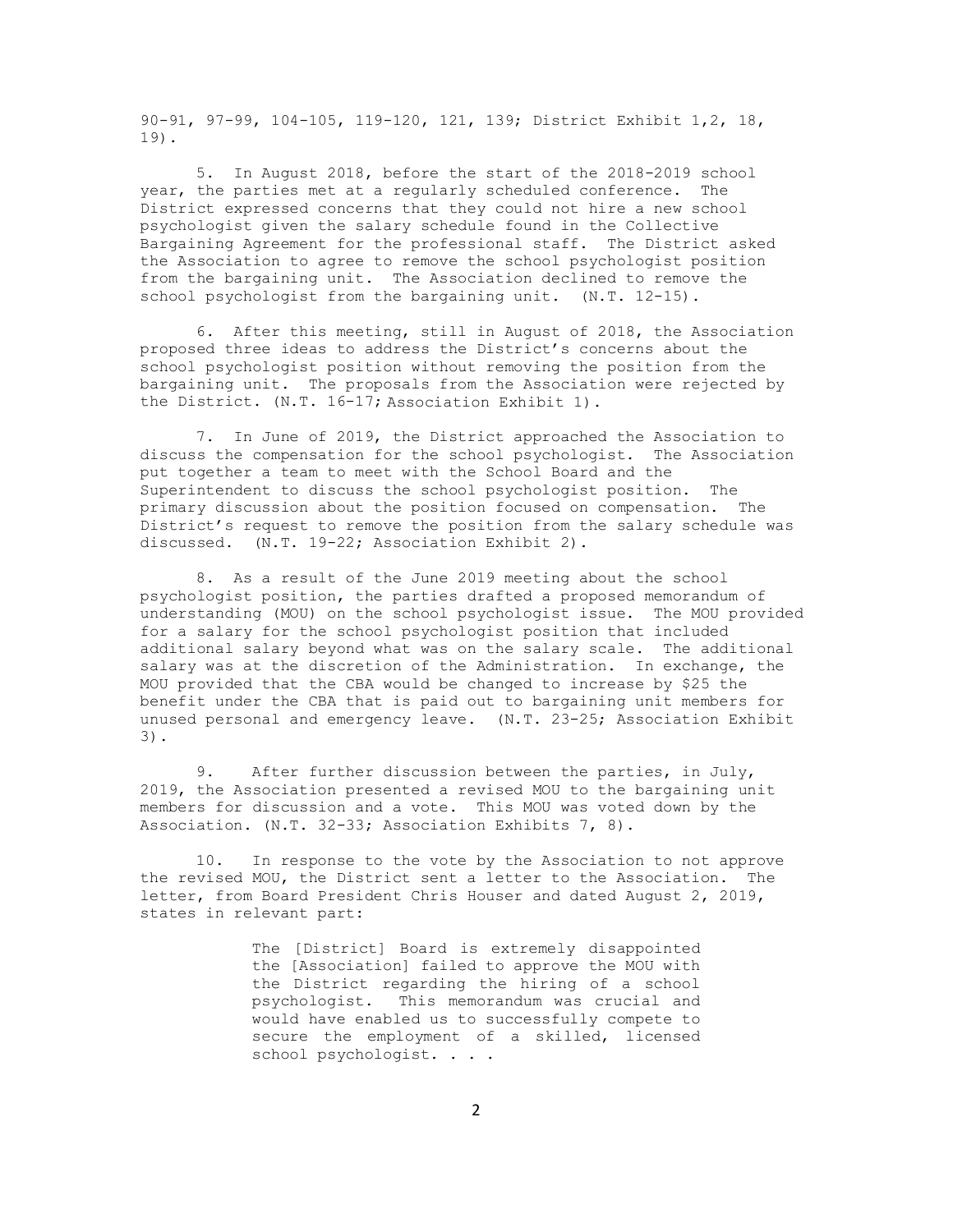Our efforts to negotiate an agreement were in good faith, and we request that a lager majority of [the Association] honestly and open mindedly re-consider the MOU. . . .

(N.T. 34; Association Exhibit 9).

11. By email dated August 2, 2019, the Association informed the District that the Association refused to revote on the same MOU. The Association stated to the District that it was willing to meet and continue to discuss the school psychologist position. (N.T. 35-36; Association Exhibit 10).

12. The District's Board approved the MOU at a regular meeting held on August 28, 2019. (N.T. 37-38; Association Exhibit 11).

13. On September 13, 2019, Superintendent Griffith sent a memo to the Association which states in relevant part:

> On August 28, 2019 the [District's Board] took action to approve MOU for a school psychologist and changes to payout for unused personal and emergency days. . . . I do understand that the [Association] has not agreed to the MOU but it shall remain open to your reconsideration for a period of 90 days . . . .

(Association Exhibit 12).

14. On September 16, 2019, the Association responded to the district by email. The email states in relevant part:

> . . . [T]he Association is not interested in the current MOU as written. It was voted down by majority in July. The MOU committee is again willing to meet in good faith and discuss the lack of school psychologist. . . . We would like to work together . . . but we can only do that if the [District] agrees to sit back down at the table to talk and collaborate on a solution to the issue.

(N.T. 40; Association Exhibit 13).

15. On September 30, Houser responded to the Association by email which states in relevant part:

> The Board requested, participated, and [actively] prepared for three negotiation sessions with [the Association]. The negotiations were conducted in good faith, mutual agreement was reached, and the Board through formal action fully supported the bargained agreement. The Association refused to reconsider the request to have a greater number of your members fully understand and consider the proposal. In the future, we encourage you to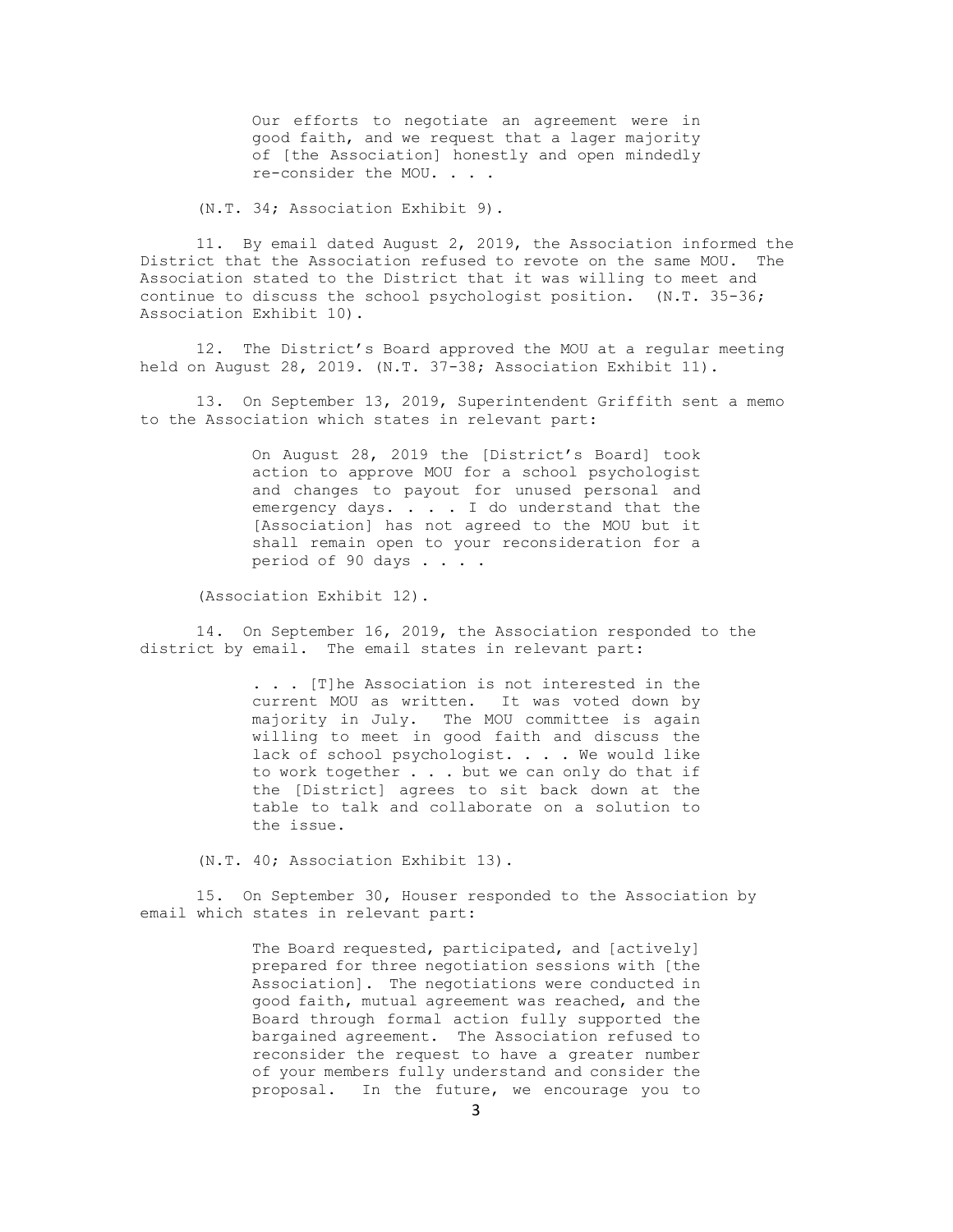promote items negotiated in good faith and to properly inform your members.

Again the agreement that both [the Association's and District's committees] was best for children and our District and I would urge you to produce a positive vote on the MOU.

(Association Exhibit 14).

16. During its November 20, 2019, regular meeting, the District's Board voted to approve the creation of a new school psychologist supervisor position. (N.T. 43-47; Association Exhibit 18).

17. At the same meeting, the District's Board hired Michelle McFall as the school psychologist supervisor. McFall was hired as part of the administration and not part of the bargaining unit. She began working at the District in February, 2020. The school psychologist position remains vacant. (N.T. 44-45; 128-131).

18. The vacant school psychologist position has a job description. This job description is accurate with respect to duties performed by school psychologists in the District. This job description states in relevant part:

> Job Summary: The school psychologist is either a temporary professional or a tenured professional employee who provides psychological services to students in grades K-12. Working hours are 8:00 a.m. until staff dismissal time. A 30-minute, duty- free lunch period is provided.

Major Duties & Responsibilities:

## Consultation Services

•Consultation with regular education teachers regarding behavior management, behavior intervention planning, academic and social concerns, and recognition of at-risk behaviors. •Consultation with special education teachers regarding individual education programming goals, behavioral planning, and placement issues. •Consultation with guidance counselors and<br>administrators regarding student behavior, regarding student behavior, academic concerns, and placement. •Consultation with parents regarding students' social, emotional, and behavioral well being. Providing information to parents to aid in appropriate educational planning and services (in school and out-of-school). •Consultation with Early Intervention staff

regarding information related to the students serviced by the district when they reach schoolage.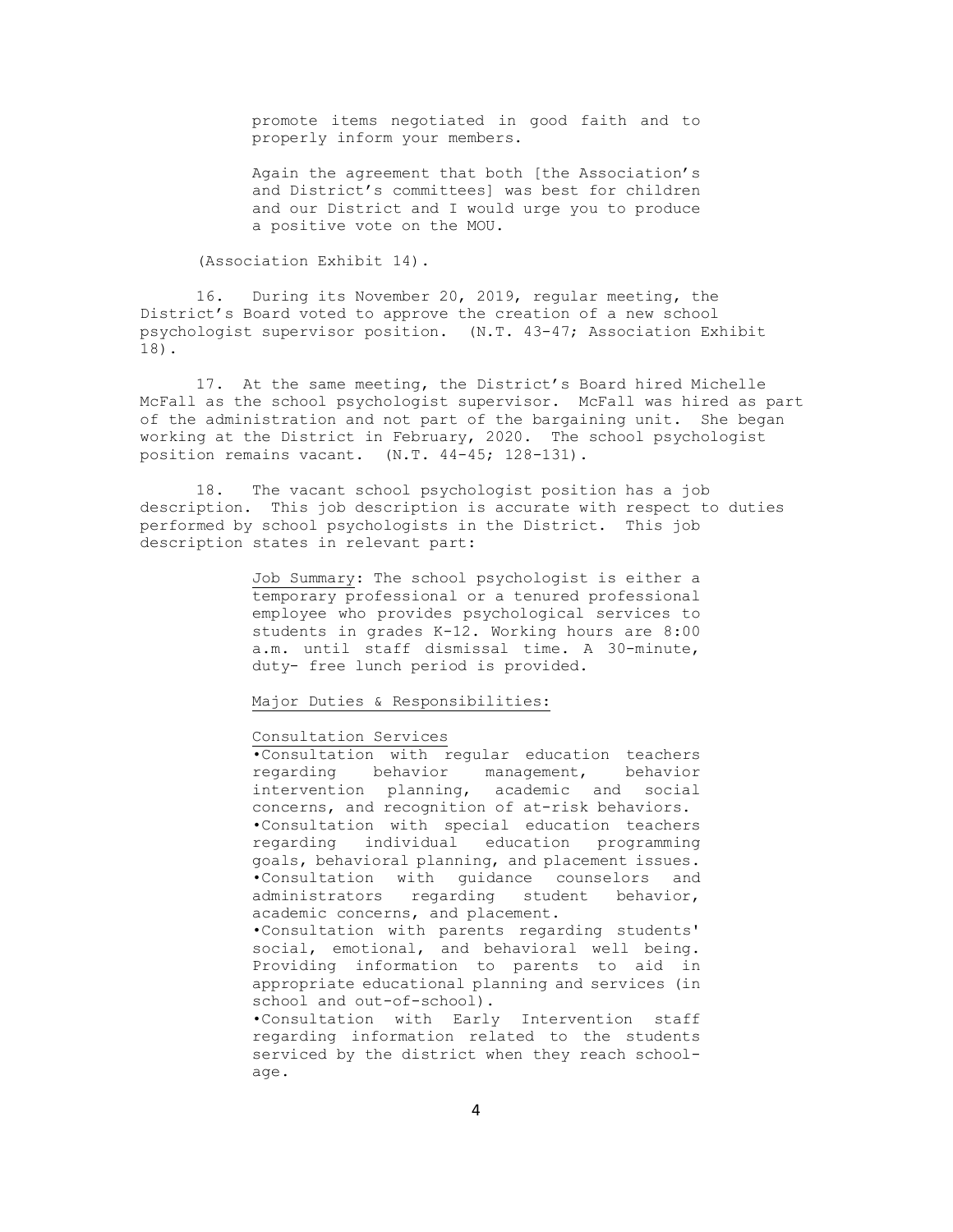•Consultation with teachers and administrators regarding academic, behavioral, or emotional needs of students attending private, parochial, or charter schools.

•Consultation with agency representatives regarding educational and behavioral planning and goal setting for students (e.g., Wrap-Around, probation, Family- Based programs, Children & Youth Services).

•Consultation with physicians, pediatricians, psychiatrists, and clinical working with students to collaborate services and share information.

# Individual Assessment

•Psycho-educational testing to determine eligibility for special education and enrichment services. This generally includes tests of intellectual functioning, academic achievement, social and emotional functioning, adaptive behavior, visual-motor functioning, and auditory processing ability. It also includes gathe1ing information from school personnel, parents, and students about past and present levels of functioning, observations, and reviewing educational records.

•Psycho-educational testing to determine educational placement programming.

•Psycho-educational testing to assist with reevaluation of students already

identified as needing special education services. •Screening students for possible learning and emotional difficulties that may be affecting their school performance by giving abbreviated tests, unstructured interviews, and checklists.

### Interventions

•Assist teachers in implementing behavioral and academic interventions within the classroom setting.<br>•Assist

teachers and administrators in implementing behavioral interventions in unstructured settings.

•Meeting with students individually to discuss concerns that they may have and that may be affecting their school performance (e.g., peer relations, family problems, identity concerns, self-esteem).

•Meeting with students to help them understand their actions and the consequences for their actions after a behavioral incident or to prevent ce1tain interactions.

•Individual and group counseling.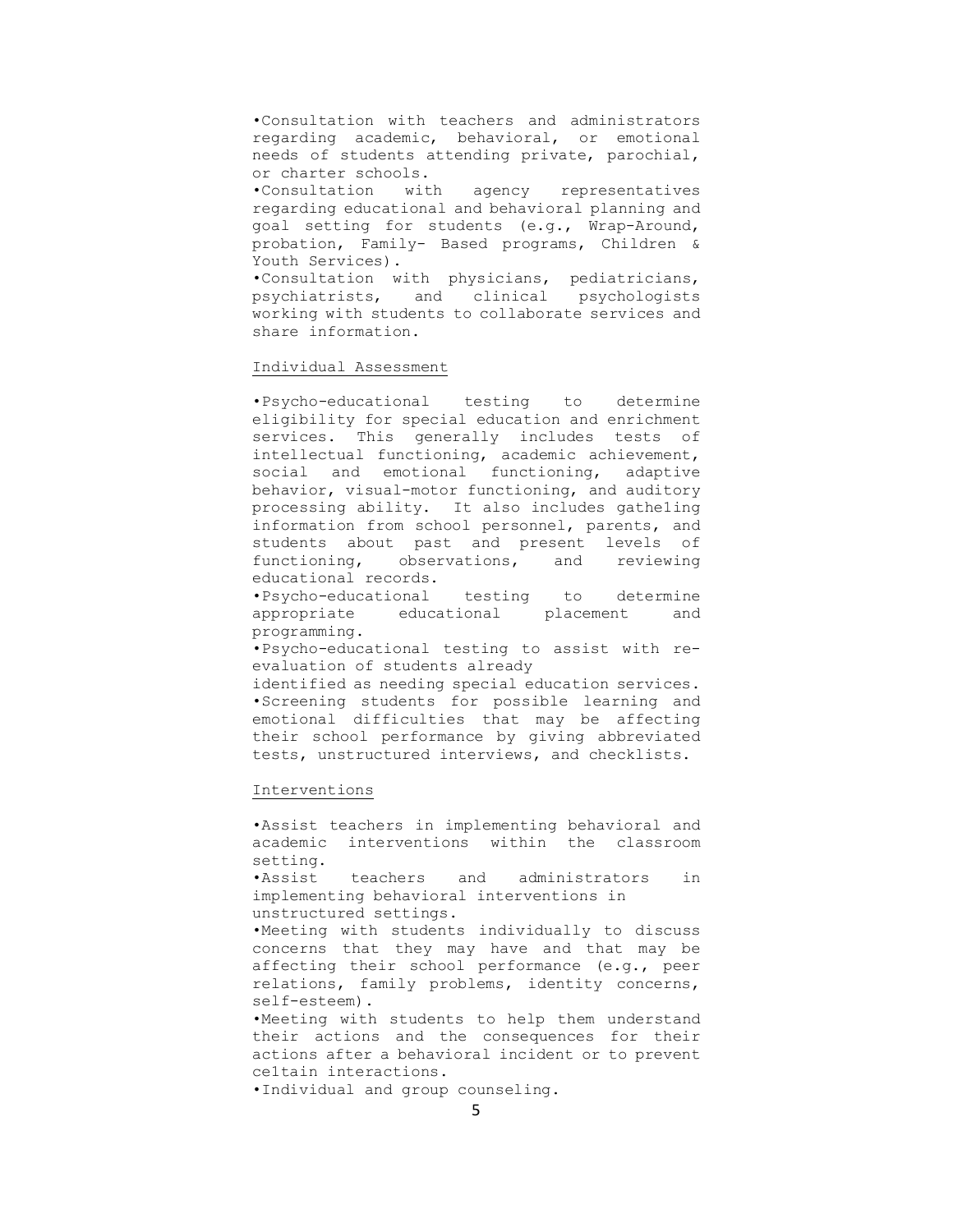•Conducting support groups for students (academic, social, or emotional).

## Attendance at meetings including but not limited

to

•Student Support Team/PASS •Education Report review

•Individual Education Plan (IEP) development •Behavior Plan development •Inter-agency (including Wrap-Around, Partial Hospitalization, Residential Treatment Facility, Children & Youth Services, Probation) •Early Intervention Services •Committees (district-wide or building level)

### Crisis Intervention

•Crisis management for students and school personnel in the event of a death or other tragic situation that may occur locally, nationally, or at the building level.

•Assessment of students who are experiencing major mental health or behavioral difficulties that has resulted in a threat or the possibility of a threat of harm against themselves or others. After assessing the threatening or alleged threatening situation, meet with administration, guidance counselors, and parents to determine course of action.

# Other

•Coordinating services for students identified as having an Emotional Disturbance and in need of Emotional Support in coordination of services through the Student Support Team. •Writing psycho-educational rep01is, evaluation rep01is, behavioral intervention plans, behavior incident reports, and screening summaries. •Attendance at conferences, workshops, and trainings. •Educate school personnel about topics related to students' needs through inservice presentations, group/team meetings, or educational packets. •Coordinating the Enrichment Services throughout the district.

(N.T. 74, 160, 135; Association Exhibit 15).

19. The current school psychologist supervisor has a job description. This job description was created by the District by taking the school psychologist job description and revising it. The job description states in relevant part:

> Job Summary: The school psychologist [SIC] is a professional employee who supervises any other school psychologist or psychologist interns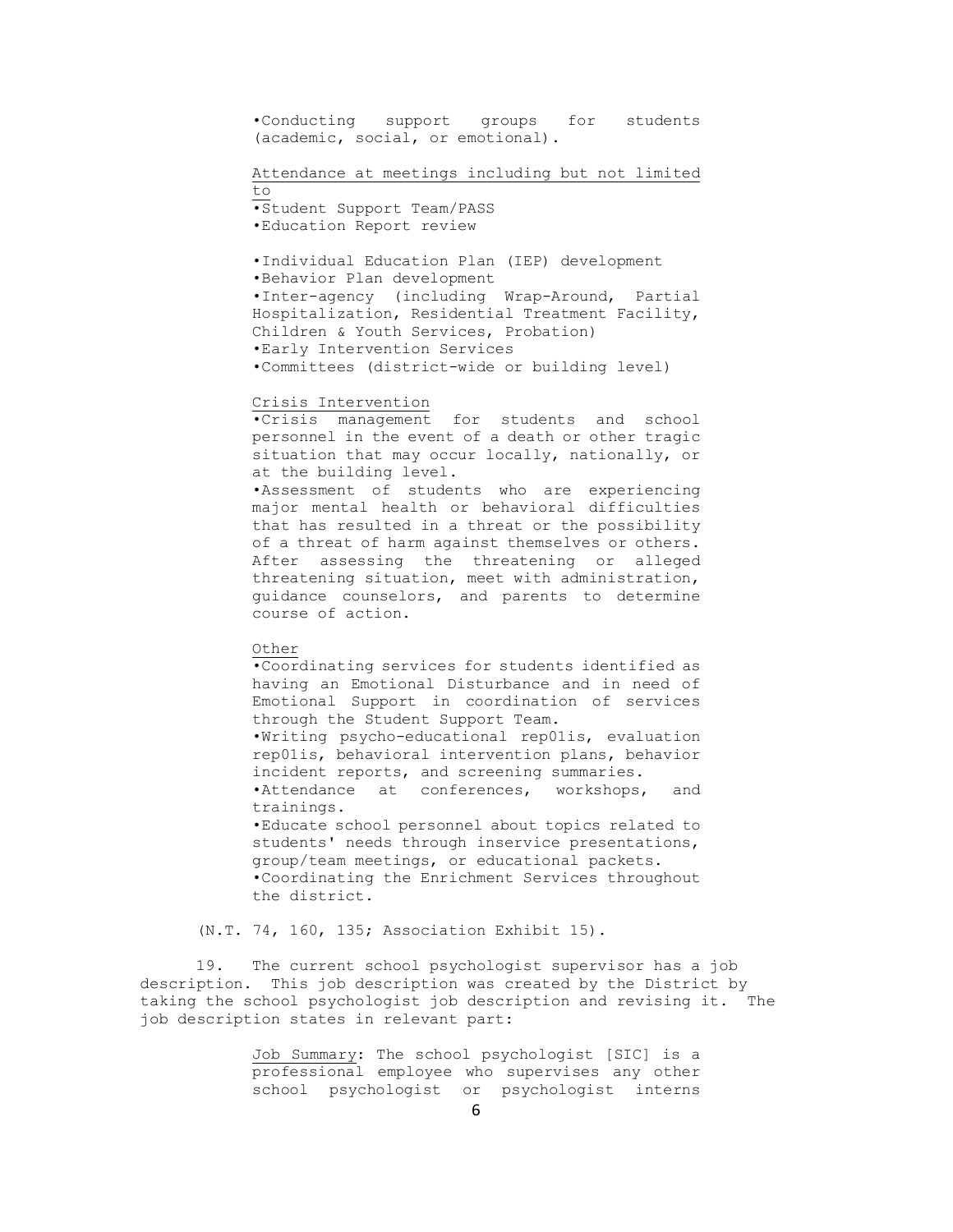assigned to the District; observes professional educators and recommends interventions both academically and behaviorally for the students; directs, supervises and evaluates all paraeducators in the District; and provides school based psychological services to students in grades K-12.

## Major Duties & Responsibilities:

### Supervision and Evaluation

•Observe teachers and provide written recommendations for effective implementation of research-based intervention practices

•Contribute to teacher evaluation by providing input and data on teacher performance to the designated building principal

•Observe, supervise and evaluate para-educators within the District

•Supervise and provide written input on the job performance of any District school psychologist, intern, and social worker.

•Provide input into the evaluation of District School Counselors based upon the effectiveness of the strategies used for group and individual counseling sessions.

# Consultation Services

•Consult with regular education teachers regarding behavior management, behavior intervention planning, academic and social concerns, and recognition of at-risk behaviors •Consult with special education teachers regarding individual education programming goals, behavioral planning, and placement issues.<br>Consult with quidance counselors and •Consult with guidance counselors administrators regarding student behavior, academic concerns, and placement.

•Consult with parents regarding students' social, emotional, and behavioral well being. Providing information to parents to aid in appropriate educational planning and services (in school and out-of-school).

•Consult with Early Intervention staff regarding information related to the students serviced by the district when they reach school-age.

•Consult with teachers and administrators regarding academic, behavioral, or emotional needs of students attending private, parochial, or charter schools.

•Consult with agency representatives regarding educational and behavioral planning and goal setting for students (e.g., Wrap-Around,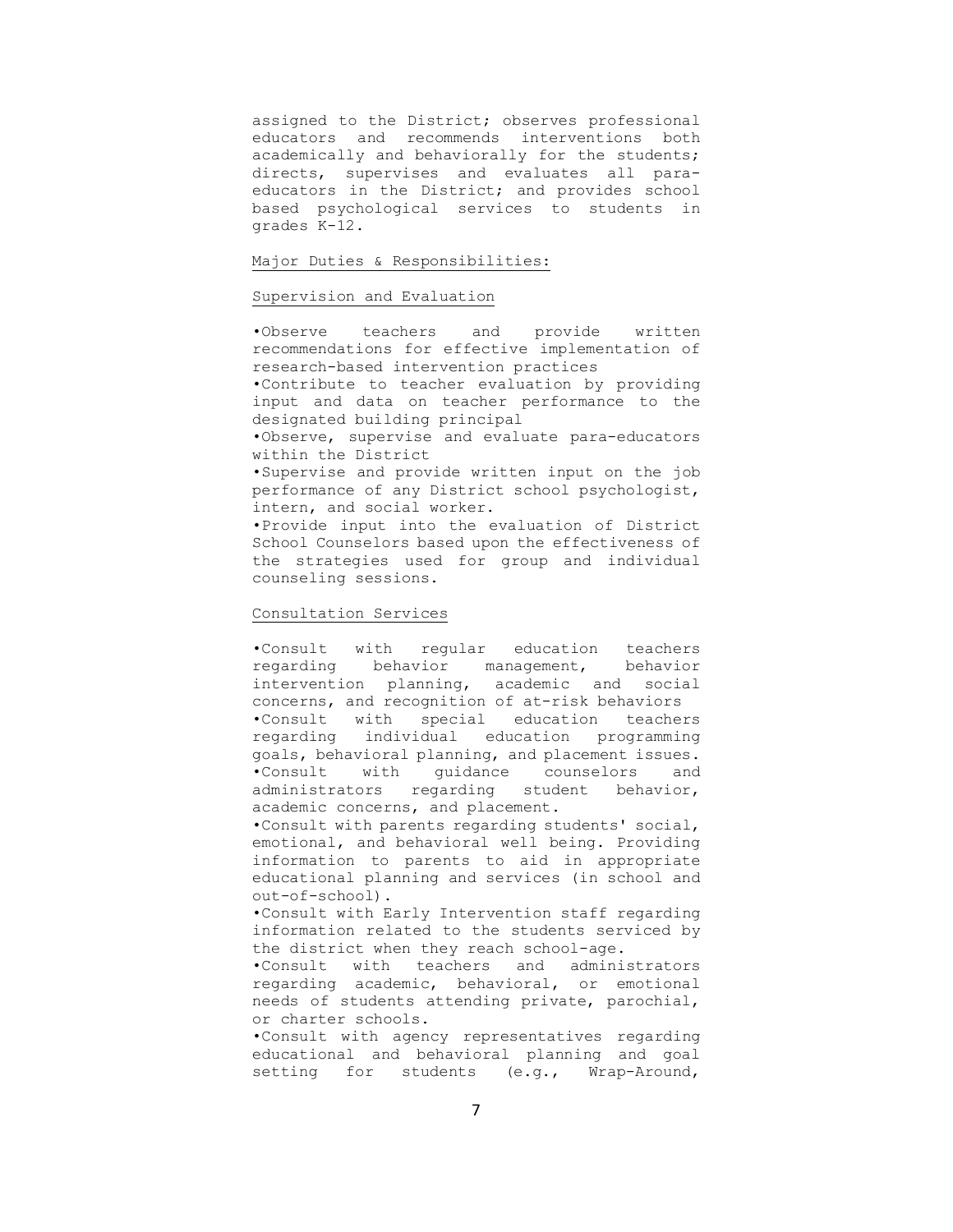probation, Family- Based programs, Children & Youth Services).

•Consult with physicians, pediatricians, psychiatrists, and clinical psychologists working with students to collaborate services and share information.

# Individual Assessment

•Psycho-educational testing to determine eligibility for special education and enrichment services. This generally includes tests of intellectual functioning, academic achievement, social and emotional functioning, adaptive behavior, visual-motor functioning, and auditory processing ability. It also includes gathering information from school personnel, parents, and students about past and present levels of functioning, observations, and reviewing educational records.

•Psycho-educational testing to determine educational placement and programming.

•Psycho-educational testing to assist with reevaluation of students already identified as needing special education services.

•Screening students for possible learning and emotional difficulties that may be affecting their school performance by giving abbreviated tests, unstructured interviews, and checklists.

# Interventions

•Provide input to any planning efforts related to response to intervention for a specific learning disability determination.

•Assist teachers in implementing behavioral and academic interventions within the classroom setting

•Assist teachers and administrators in implementing behavioral interventions in unstructured settings

•Meet with students individually to discuss concerns that they may have and that may be affecting their school performance (e.g., peer relations, family problems,

identity concerns, self-esteem)

•Meet with students to help them understand their actions and the consequences for their actions after a behavioral incident or to prevent certain interactions.

•Perform individual and group counseling

•Conducting support groups for students (academic, social, or emotional)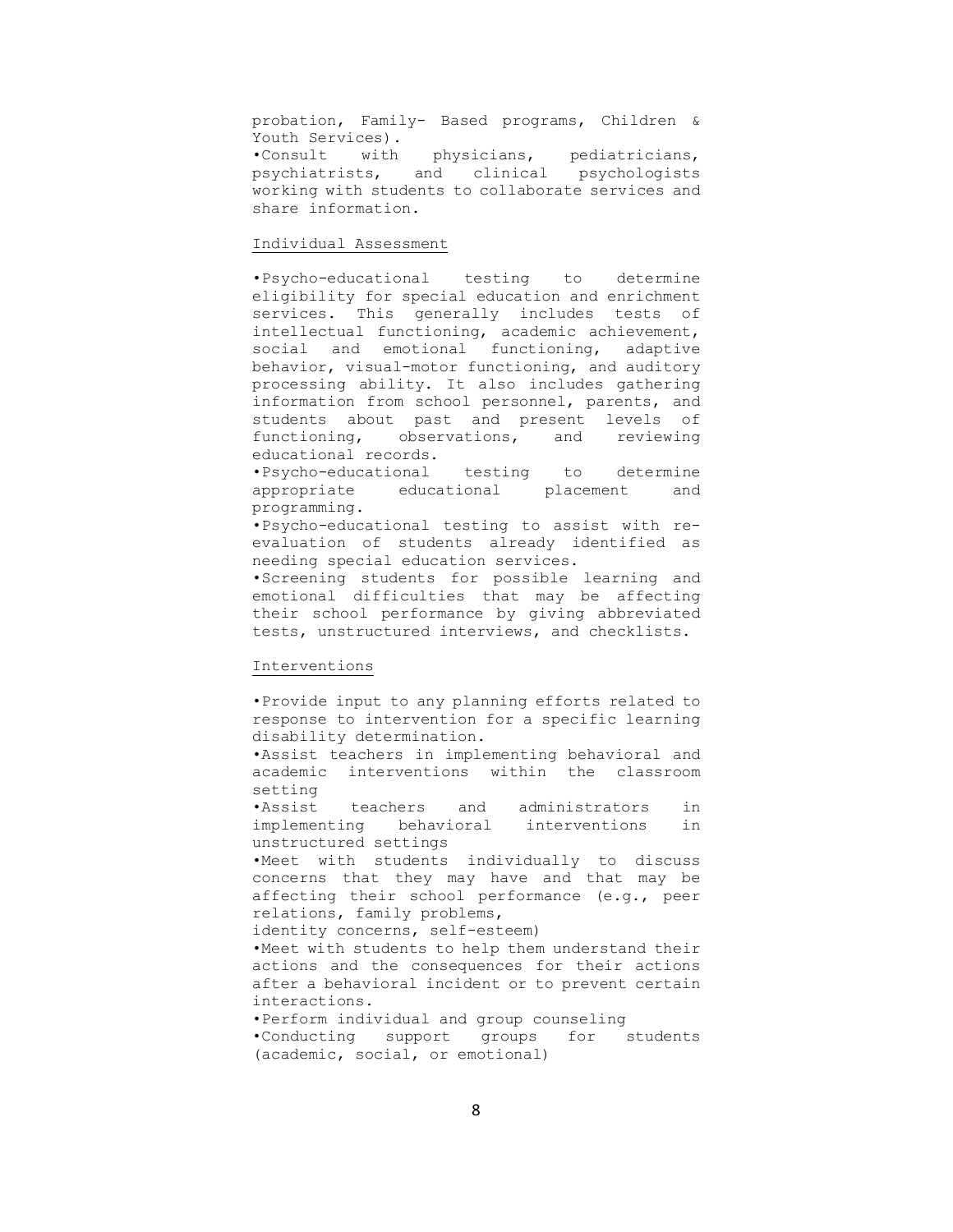Attendance at meetings including but not limited to

•Student Support Team/PASS •Education Report review •Individual Education Program (IEP) development •Behavior Plan development •Inter-agency (including Wrap-Around, Partial Hospitalization, Residential Treatment Facility, Children & Youth Services, Probation) •Early Intervention Services •Committees (district-wide or building level)

### Crisis Intervention

•Crisis management for students and school personnel in the event of a death or other tragic situation that may occur locally, nationally, or at the building level

•Assessment of students who are experiencing major mental health or behavioral difficulties that has resulted in a threat or the possibility of a threat of harm against themselves or others. After assessing the threatening or alleged threatening situation, meet with administration, guidance counselors, and parents to determine course of action.

# Policies and Procedures

•Create procedures related to school based evaluations (special education, gifted and 504) to comply with State and Federal mandates. •Recommend policy revisions related to student services for at-risk students, gifted students, and general education students.

### Other

•Coordinating services for students identified as having an Emotional Disturbance and in need of Emotional Support in coordination of services through the Student Support Team •Writing psycho-educational reports, evaluation reports, behavioral intervention plans, behavior incident reports, and screening summaries •Attend conferences, workshops, and trainings •Educate school personnel about topics related to students' needs through inservice presentations, group/team meetings, or educational packets. •Coordinate the Enrichment Services throughout the district.

(N.T. 66, 107, 136; District Exhibit 24).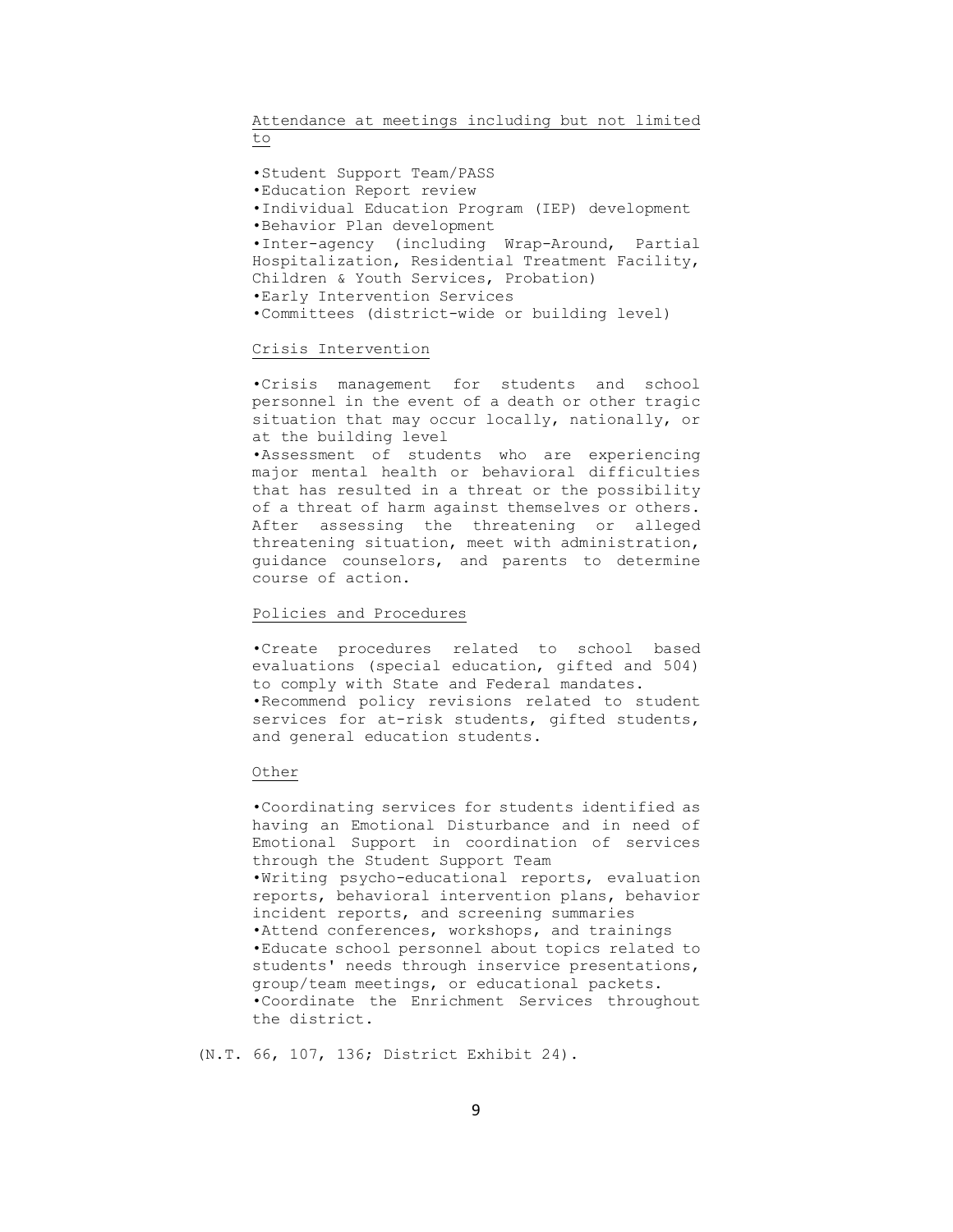20. The school psychologist supervisor position differs from the school psychologist position in that the school psychologist supervisor position has additional supervisory responsibilities, observation responsibilities, and input into teacher observation and evaluation. (N.T. 107-109).

21. In the 2020-2021 school year, Michelle McFall completed the essential functions of the school psychologist job. McFall performs all of the "Consultation Services" of the school psychologist's job. McFall performs the "Individual Assessment" functions of the school psychologist position with assistance from an Intermediate Unit employer. McFall performs all of the "Interventions" functions of the school psychologist position, with assistance from non-bargaining unit members when necessary (see Findings of Fact #22 and #23 below). McFall is performing all of the "Crisis Intervention" functions of the school psychologist position. McFall is performing all of the "Other" functions of the school psychologist position with assistance from other bargaining unit members. (N.T. 128-132; Association Exhibit 15).

22. After Kolbe-Holden left after a mere few weeks, the District subcontracted with previous school psychologist Janelle Meadows to perform some services in the District. When hired as an independent contractor, Meadows performed the necessary evaluations that the District had to complete in order to stay compliant with Pennsylvania special education law. The Association did not formally object to the District hiring Meadows in such a manner. (N.T. 105-106; District Exhibit 18, 19).

23. The District has since at least the mid-1990s contracted with Central Intermediate Unit 10 to provide auxiliary evaluations for special education and 504 services as necessary for the District to remain in compliance with state law. (N.T. 60, 112-113, 122-123; 129; District Exhibit 29).

## **DISCUSSION**

The Association in this matter charges that the District unilaterally removed the work of the school psychologist when it hired a new school psychologist supervisor outside of the bargaining unit and therefore violated Section  $1201(a)(1)(3)$  and  $(5)$  of the Act. As an initial matter, the unilateral removal of bargaining unit work is a violation of Section 1201(a)(1) and (5). The Association presented no evidence or argument as to a violation of Section 1201(a)(3). The charge based on Section 1201(a)(3) is therefore dismissed.

An employe representative bears the burden of proving that an employer unilaterally transferred or removed work from the bargaining unit. City of Allentown v. PLRB, 851 A.2d 988 (Pa. Cmwlth. 2004). The transfer of any bargaining unit work outside the unit without first bargaining with the employe representative is an unfair practice. City of Harrisburg v. PLRB, 605 A.2d 440 (Pa. Cmwlth. 1992). A removal of bargaining unit work may occur (1) when an employer unilaterally removes work that is exclusively performed by the bargaining unit or (2) when an employer alters a past practice regarding the extent to which bargaining unit employes and non-bargaining unit employes perform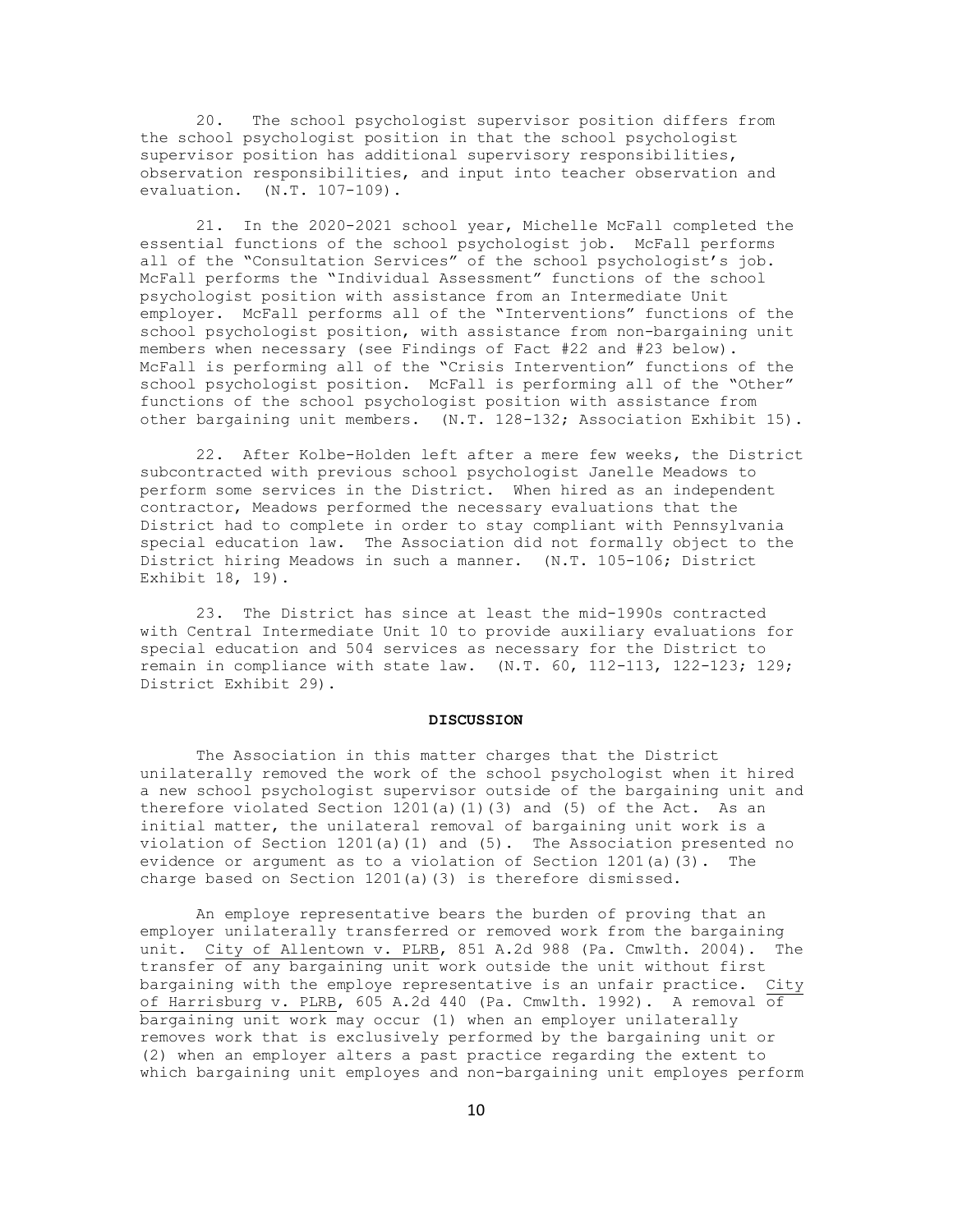the same work. City of Jeannette v. PLRB, 890 A.2d 1154 (Pa. Cmwlth. 2006) (citing AFSCME, Council 13, AFL-CIO v. PLRB, 616 A.2d 135 (Pa.  $Cmwidth. 1992)$ .

Even where bargaining unit and non-unit employes have both performed similar duties, a union can satisfy the exclusivity requirement by proving that the bargaining unit members exclusively performed an identifiable proportion or quantum of the shared duties such that the bargaining unit members have developed an expectation and interest in retaining that amount of work. AFSCME, Council 13 v. PLRB, supra; City of Jeanette v. PLRB, supra. Therefore, a public employer commits an unfair practice by altering the manner in which work has been traditionally assigned or by varying "the extent to which members and non-members of the bargaining unit have performed the same work." Wyoming Valley West School District, 32 PPER ¶ 32008, 28-29 (Final Order, 2000) (citing AFSCME, Council 13, AFL-CIO v. PLRB, supra); Centre Township, 50 PPER 14 (Final Order, 2018).

The Association has met its burden in this case. The record shows that the District unilaterally removed exclusive school psychologist work from the unit and when it created a new school psychologist supervisor position and hired McCall to fill the new position.

In summary, this matter is straight forward. The record in this matter shows that the District has been concerned that it cannot hire and retain school psychologists due to relatively low pay tied to the CBA's salary schedule. The Association and the District attempted to reach an agreement on how to address the issue. The Association's members voted down an attempt to reach an agreement in the form of an MOU. The District was disappointed with the Association members' vote and urged the Association to vote again on the issue and approved the MOU itself after the Association members had already not approved it. While the Association remained open to bargaining the issue of the school psychologist, the District stopped bargaining, issued a final offer (the same MOU that the Association already voted down), and then moved unilaterally to create a new school psychologist supervisor position outside of the bargaining unit. The school psychologist supervisor's position includes all of the previous functions of the school psychologist with some additional supervisory functions. Thus, the District solved its problem of wanting to hire a school psychologist on a pay scale outside of the CBA by creating and staffing a new position outside of the bargaining unit which had the job duties of the school psychologist. This is a violation of Act.

Turning to the specifics in this matter, it is clear that the school psychologist position was a member of the bargaining unit. Though the school psychologist position is not explicitly listed in the certification from 1970, the witnesses all testified that the school psychologist had, as long as anyone could remember, been part of the bargaining unit and had been paid pursuant to the pay scale in the CBA. See Allegheny Valley School District, PERA-C-11-222-W (Order Directing Remand to Hearing Examiner For Further Proceedings, 1993)("Where the parties treat a position as included in the bargaining unit, an employer may not subcontract the work without first bargaining with the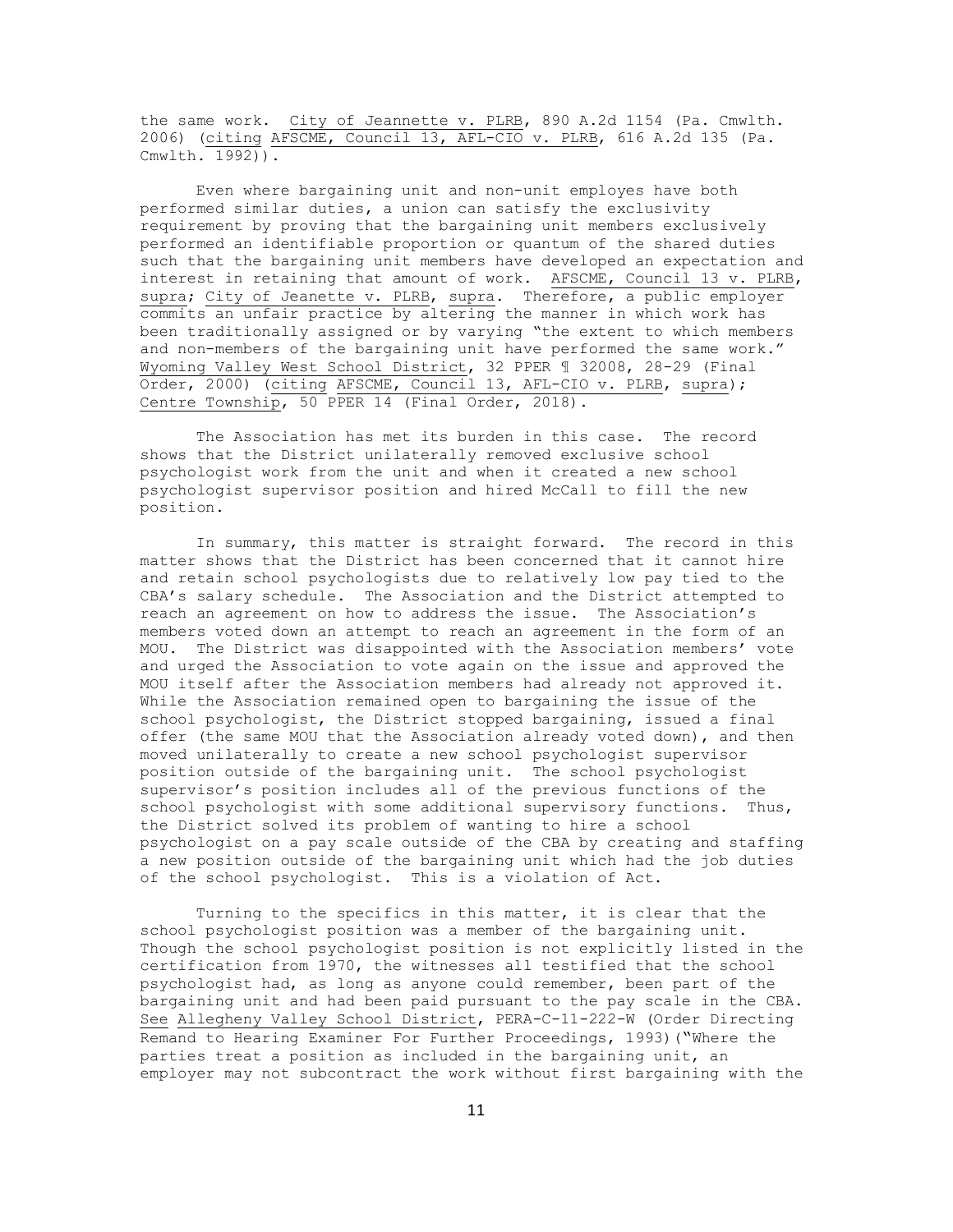employe representative or filing a petition for unit clarification seeking to exclude the position from the unit.").

The record shows that the District acted unilaterally when it moved forward with the creation and staffing of the school psychologist supervisor position without bargaining with the Association. The record shows that the District did attempt to bargain the issue, but became frustrated by the Association and acted unilaterally when the Association did not vote to approve the MOU.

The record shows that most of the work described in the school psychologist job description at Association Exhibit 15 was exclusive to the bargaining unit. More specially, all of the work under the subheadings in the school psychologists job description labeled "Consultation Services", "Individual Assessment", "Interventions", "Attendance at Meetings", "Crisis Intervention", and "Other" are exclusive bargaining unit work with the exception that the District has routinely contracted with Central Intermediate Unit 10 and other independent contractors to provide auxiliary evaluations for special education and 504 services as necessary for the District to remain in compliance with state law. Thus, the job function of evaluating students for services is shared between the Association and nonbargaining unit members.

The record shows that the school psychologist supervisor performs all of the work described under the subheadings "Consultation Services", "Individual Assessment", "Interventions", "Attendance at Meetings", "Crisis Intervention", and "Other" on both the school psychologist and school psychologist supervisor job descriptions. (Findings of Fact #18 and #19). Indeed, except for a few styling changes and additional duties discussed below, the job description for school psychologist supervisor is identical to school psychologist. The job description for school psychologist supervisor even still refers to the position as "school psychologist". While the job description for school psychologist and school psychologist supervisor are identical with respect to duties listed under the "Consultation Services", "Individual Assessment", "Interventions", "Attendance at Meetings", "Crisis Intervention", and "Other" subheadings, the school psychologist supervisor job description has two additional subheadings labeled "Supervision and Evaluation" and "Policies and Procedures". The record shows that the duties listed under these subheadings are performed by the school psychologist supervisor and are not exclusive to the bargaining unit.

Thus, the record is clear that the District has violated Section 1201(1) and (5) of the Act when it unilaterally removed work from the bargaining unit. The District will be ordered to immediately return the bargaining unit work to the Association. The bargaining unit work is specifically: all of the work described under the "Consultation Services", "Individual Assessment", "Interventions", "Attendance at Meetings", "Crisis Intervention", and "Other" subheadings in Findings of Fact #18 and #19 with the exception that the District can continue to outsource screenings as necessary to comply with the law.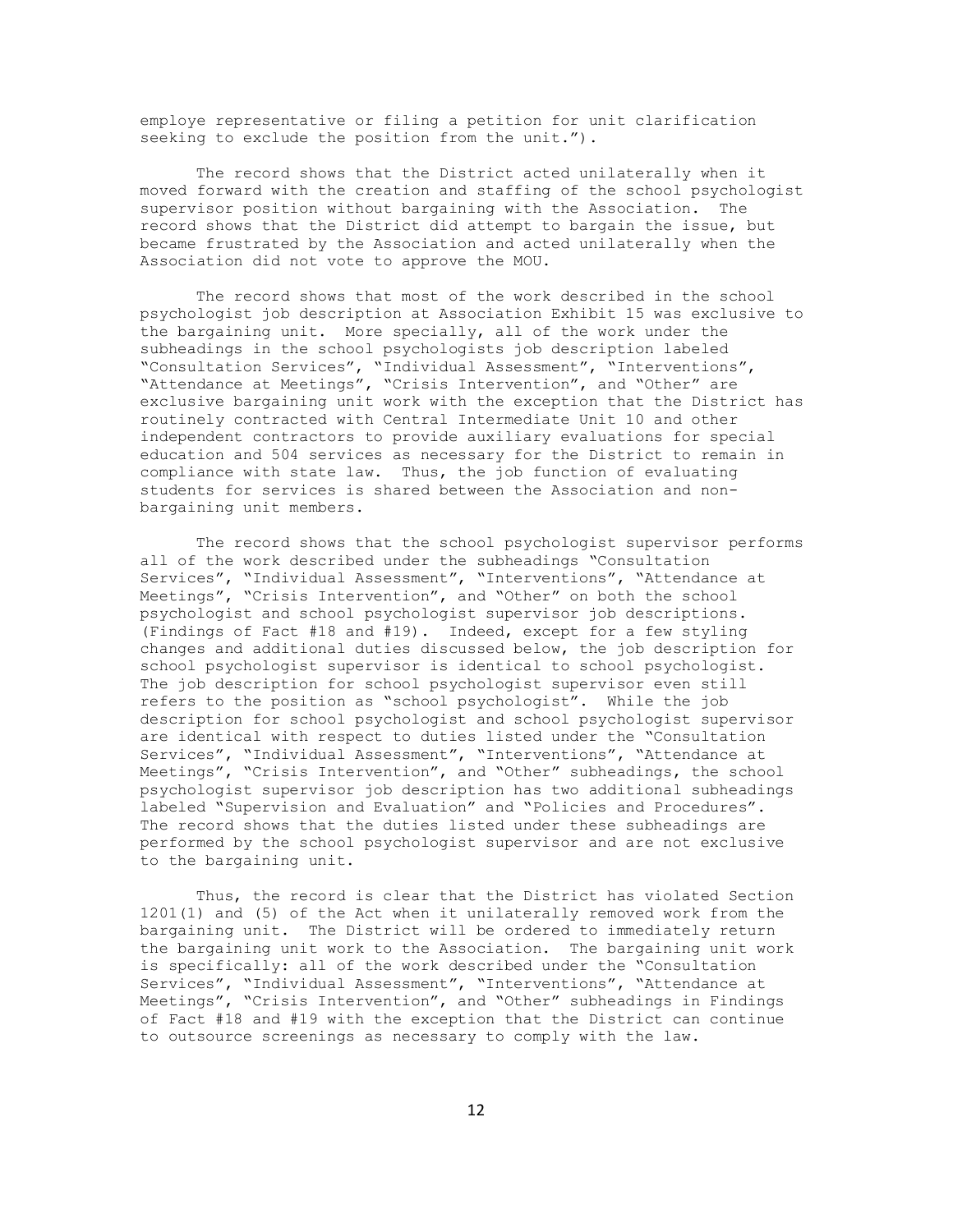# **CONCLUSIONS**

The Hearing Examiner, therefore, after due consideration of the foregoing and the record as a whole, concludes and finds:

1. The District is a public employer within the meaning of Section 301(1) of PERA.

2. The Association is an employe organization within the meaning of Section 301(3) of PERA.

3. The Board has jurisdiction over the parties hereto.

4. The District has committed unfair practices in violation of Section 1201(a)(1) and (5) of PERA.

5. The District has **not** committed unfair practices in violation of Section 1201(a)(3) of PERA.

#### **ORDER**

In view of the foregoing and in order to effectuate the policies of PERA, the Hearing Examiner

## **HEREBY ORDERS AND DIRECTS**

that Penns Valley School District shall:

1. Cease and desist from interfering, restraining or coercing employes in the exercise of the rights guaranteed in Article IV of the Act.

2. Cease and desist from refusing to bargain collectively in good faith with an employe representative which is the exclusive representative of employes in an appropriate unit, including but not limited to the discussing of grievances with the exclusive representative.

3. Take the following affirmative action which the Hearing Examiner finds necessary to effectuate the policies of PERA:

(a) Immediately return the exclusive bargaining unit work, defined as the work described under the "Consultation Services", "Individual Assessment", "Interventions", "Attendance at Meetings", "Crisis Intervention", and "Other" in the subheadings in Findings of Fact #18 and #19, to the Association;

(b) Immediately make bargaining unit members whole for any losses suffered as a result of the removal of bargaining unit work with statutory interest of six percent *per annum*;

(c) Post a copy of this Decision and Order within five (5) days from the effective date hereof in a conspicuous place readily accessible to the bargaining unit employes and have the same remain so posted for a period of ten (10) consecutive days;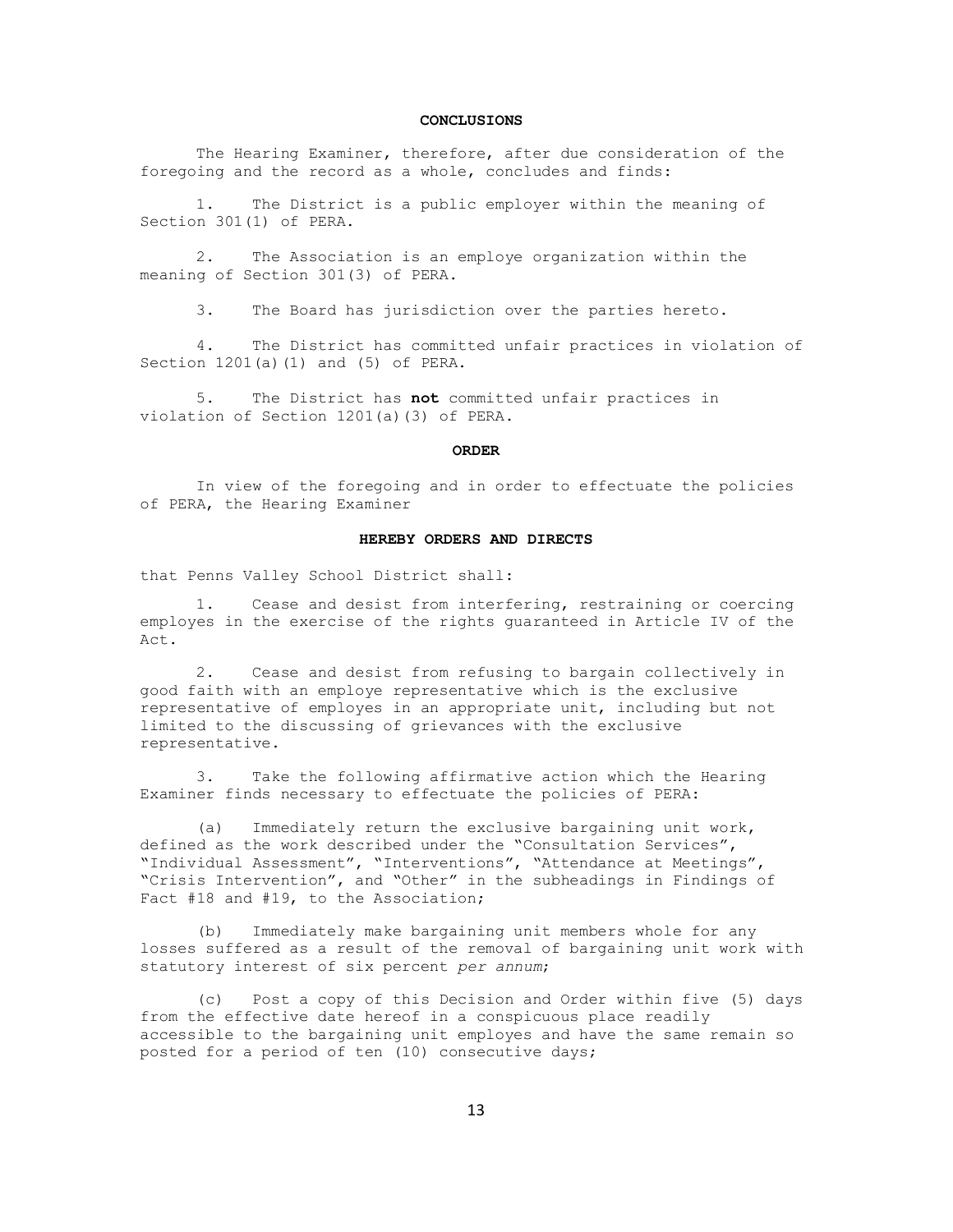(d) Furnish to the Board within twenty (20) days of the date hereof satisfactory evidence of compliance with this Decision and Order by completion and filing of the attached Affidavit of Compliance; and

(e) Serve a copy of the attached Affidavit of Compliance upon the Union.

### **IT IS HEREBY FURTHER ORDERED AND DIRECTED**

that in the absence of any exceptions filed pursuant to 34 Pa. Code § 95.98(a) within twenty (20) days of the date hereof, this decision and order shall become and be absolute and final.

**SIGNED, DATED AND MAILED** at Harrisburg, Pennsylvania, this sixteenth day of December, 2021.

PENNSYLVANIA LABOR RELATIONS BOARD

\_\_\_\_\_\_\_\_\_\_\_\_\_\_\_\_\_\_\_\_\_\_\_\_ \_\_\_\_\_\_\_\_\_\_\_\_\_ STEPHEN A. HELMERICH, Hearing Examiner